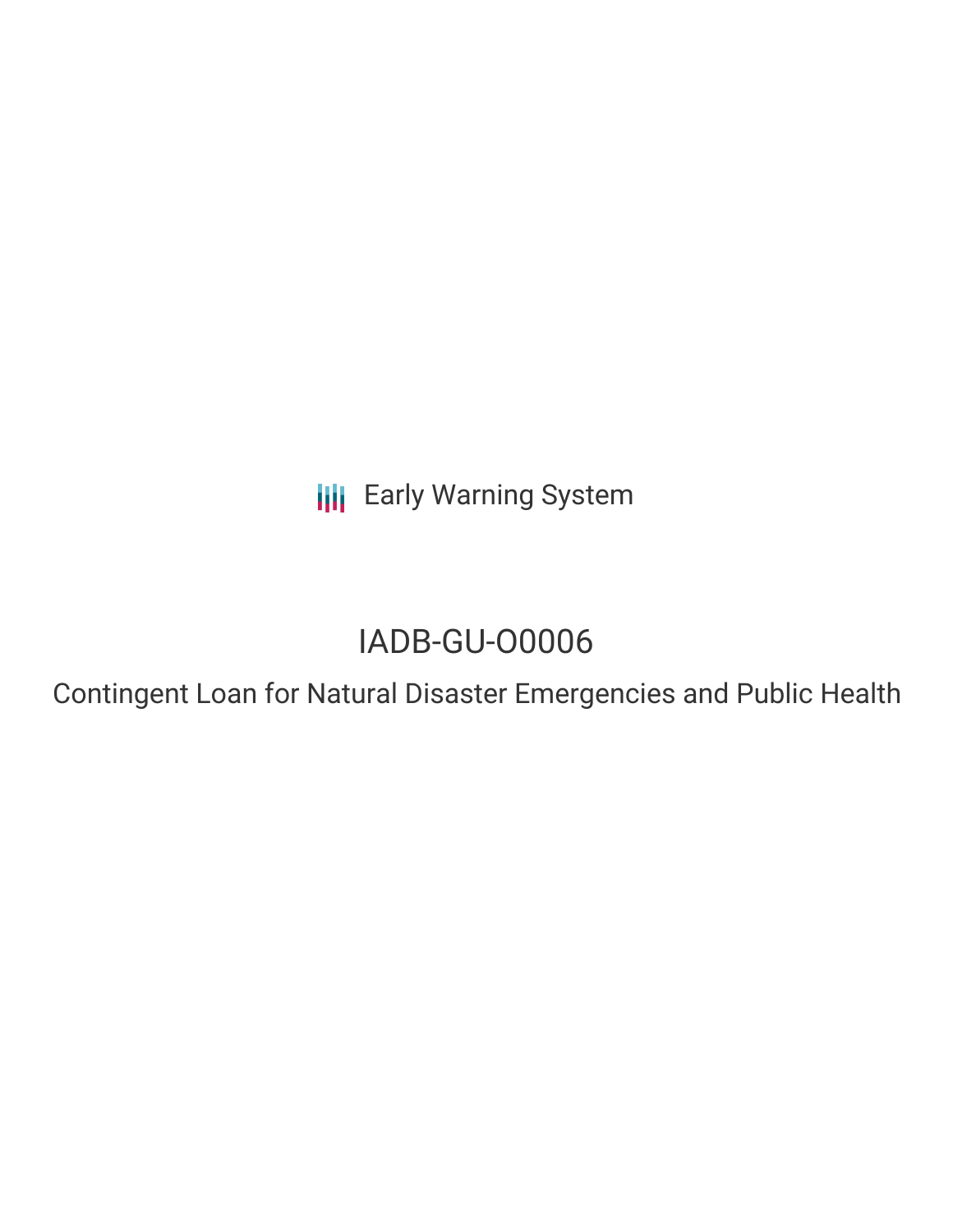

## **Quick Facts**

| <b>Countries</b>               | Guatemala                                     |
|--------------------------------|-----------------------------------------------|
| <b>Financial Institutions</b>  | Inter-American Development Bank (IADB)        |
| <b>Status</b>                  | Approved                                      |
| <b>Bank Risk Rating</b>        | B                                             |
| <b>Borrower</b>                | Government of Guatemala                       |
| <b>Sectors</b>                 | Climate and Environment, Education and Health |
| <b>Investment Amount (USD)</b> | \$400.00 million                              |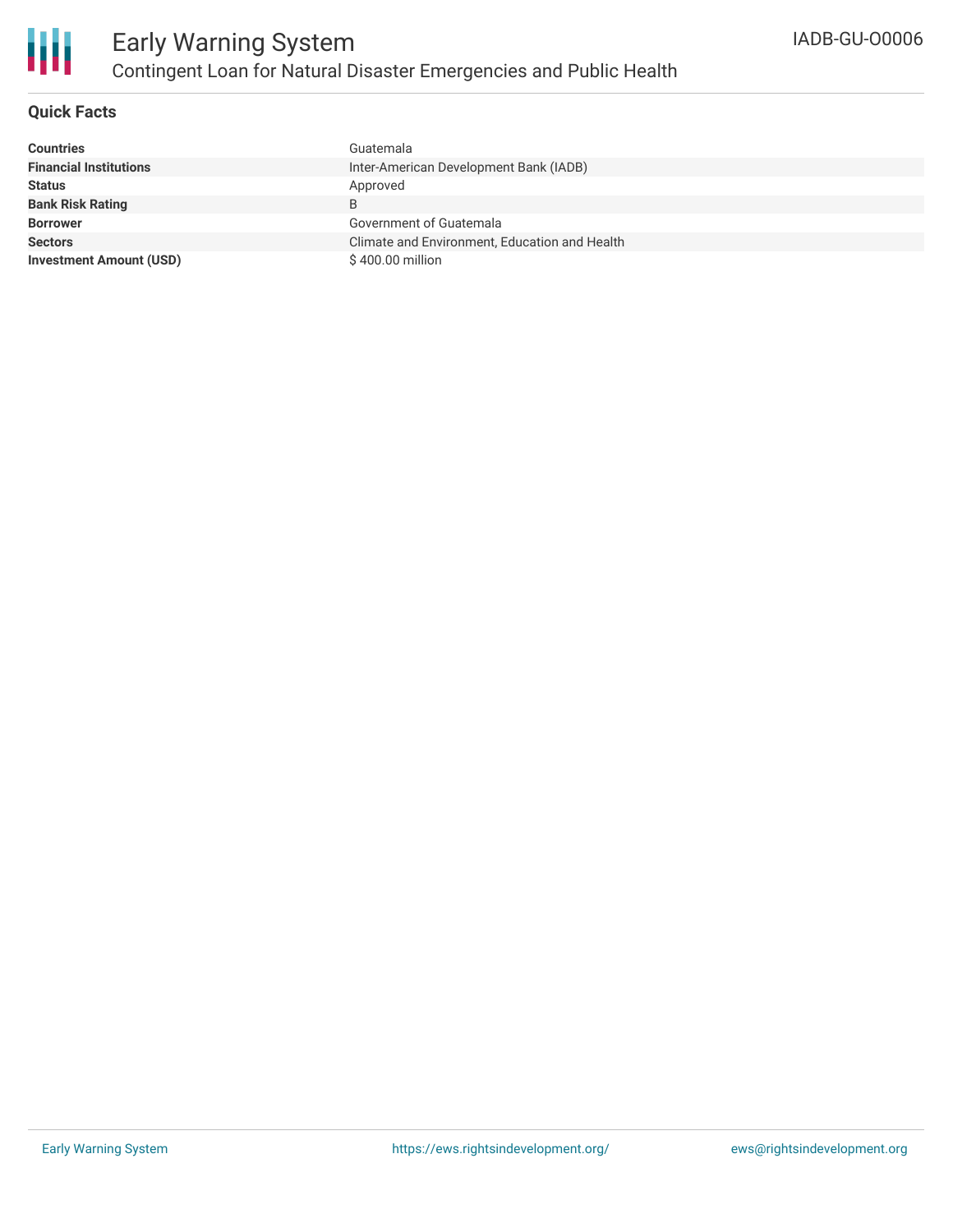

### **Project Description**

The general objective of the project is to help cushion the impact that a severe or catastrophic natural disaster or a public health event could have on public finances, through an increase in the availability, stability and efficiency of contingent financing. for the attention of emergencies caused by this type of events. The specific objective is to improve the financial management of natural health and public disaster risks by increasing stable, cost-efficient and fast-access contingent financing to cover extraordinary public expenses during emergencies.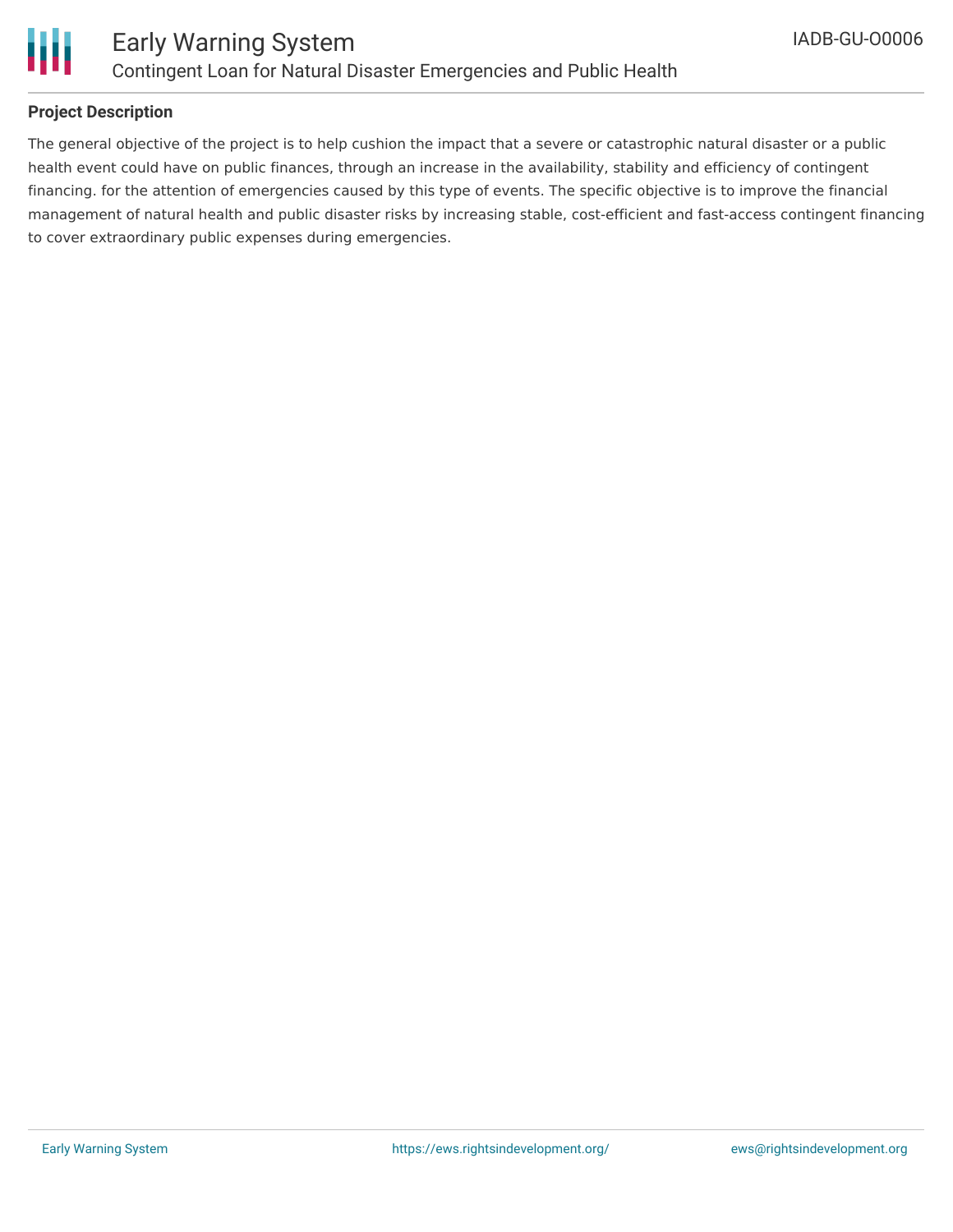

#### **Investment Description**

• Inter-American Development Bank (IADB)

The "Investment Type" was not precisely available at the moment of the snapshot. The single description related to that is: "Project Type: Container".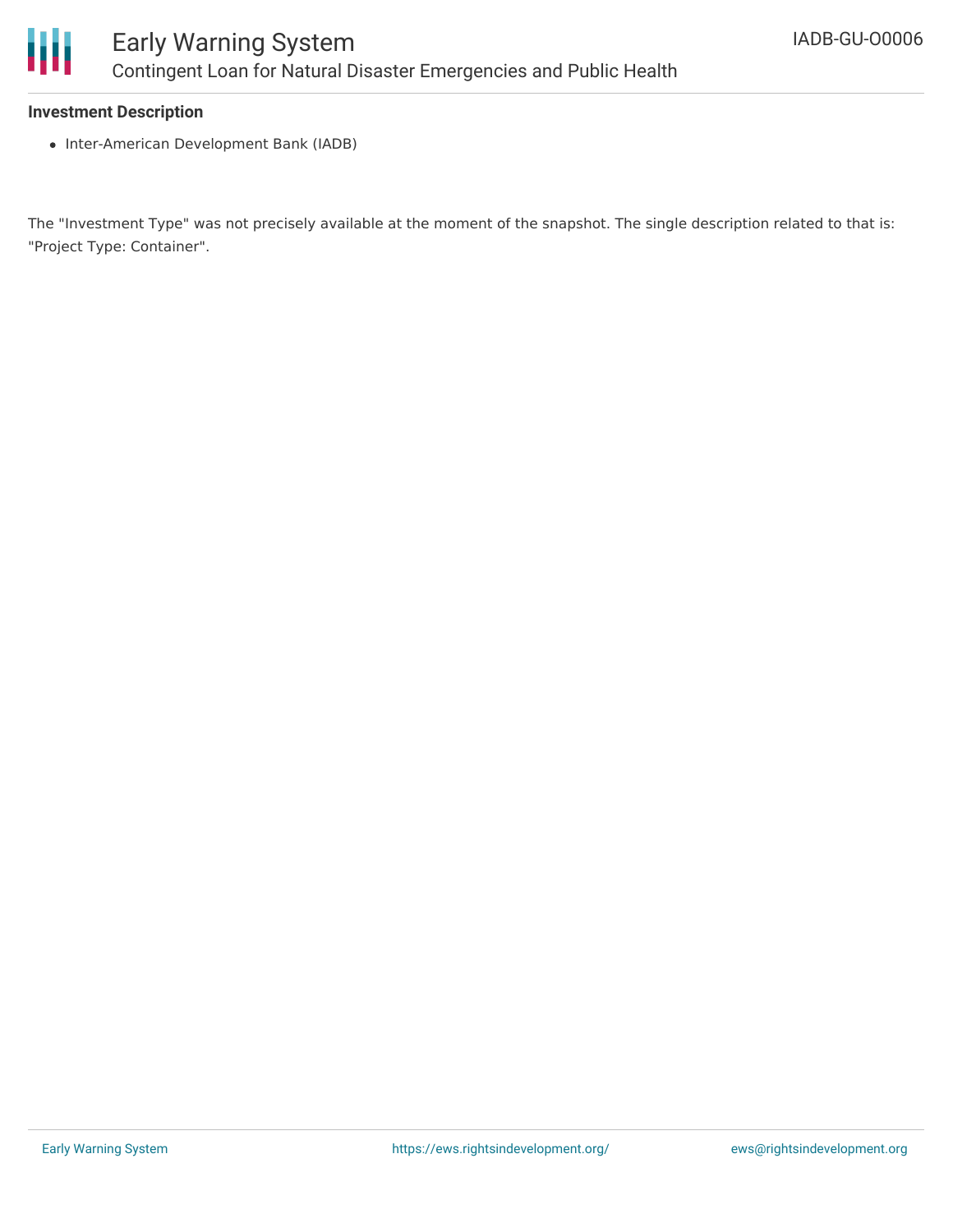

#### **Contact Information**

#### ACCOUNTABILITY MECHANISM OF IADB

The Independent Consultation and Investigation Mechanism (MICI) is the independent complaint mechanism and fact-finding body for people who have been or are likely to be adversely affected by an Inter-American Development Bank (IDB) or Inter-American Investment Corporation (IIC)-funded project. If you submit a complaint to MICI, they may assist you in addressing the problems you raised through a dispute-resolution process with those implementing the project and/or through an investigation to assess whether the IDB or IIC is following its own policies for preventing or mitigating harm to people or the environment. You can submit a complaint by sending an email to MICI@iadb.org. You can learn more about the MICI and how to file a complaint at http://www.iadb.org/en/mici/mici,1752.html (in English) or http://www.iadb.org/es/mici/mici,1752.html (Spanish).